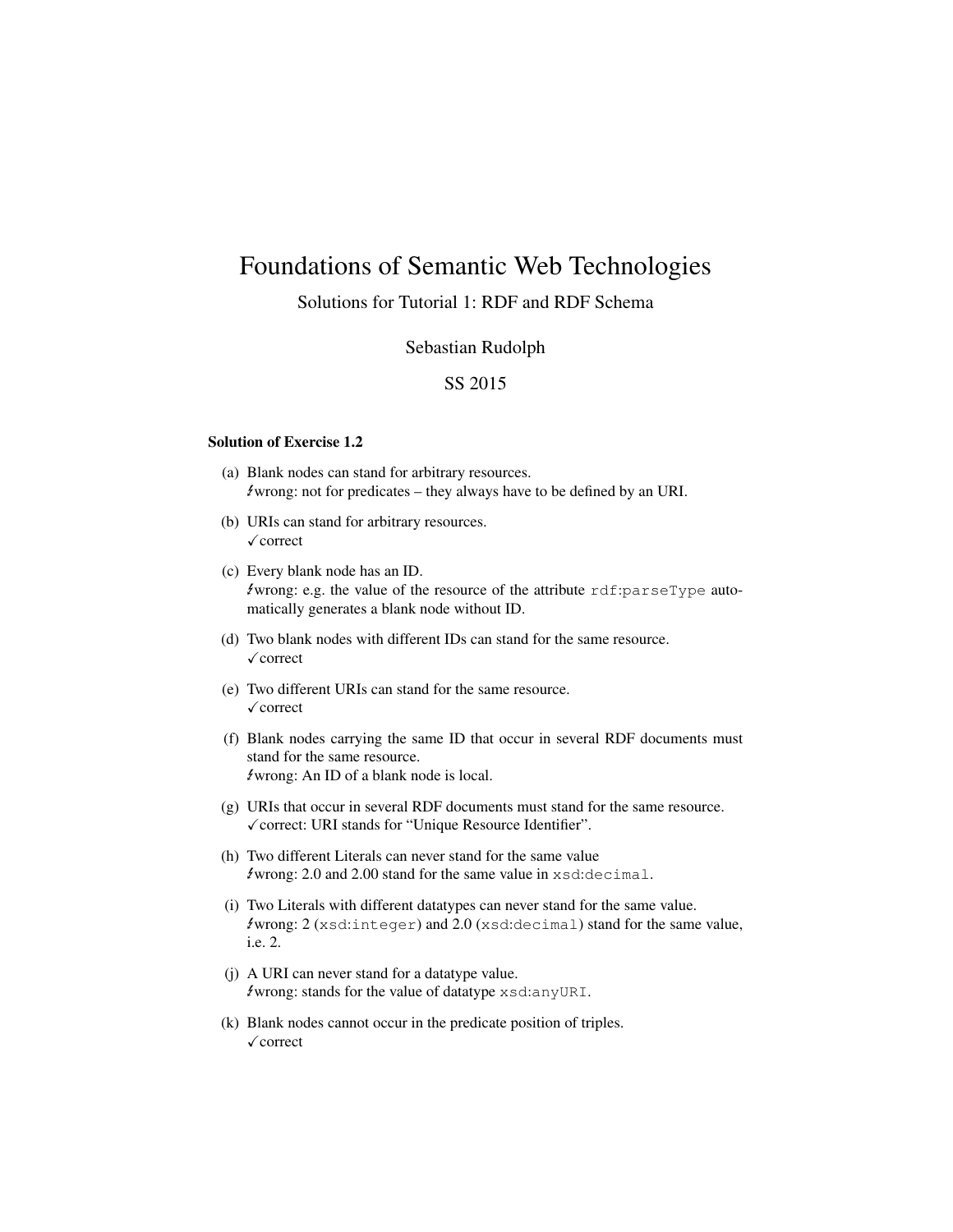(l) Blank nodes cannot stand for properties (that is, resources that belong to the class rdfProperty). Ewrong

Solution for Exercise 1.3 (b)



#### Solution of Exercise 1.3 (c)

@prefix rdf: <http://www.w3.org/1990/02/22-rdf-syntax-ns#>. @prefix rdfs: <http://www.w3.org/2000/01/rdf-schema#>. @prefix ex: <http://example.org/>

| ex:germany    | rdf:type                                | ex:country.                              |
|---------------|-----------------------------------------|------------------------------------------|
| ex:capital of | rdf:type<br>rdfs:domain<br>rdfs:range   | rdf:Property;<br>ex:city:<br>ex:country. |
| ex:country    | rdf:type<br>rdfs:label                  | rdfs:Class ;<br>"Land"@de .              |
| ex:berlin     | rdf:type<br>rdfs:label<br>ex:capital of | ex:city:<br>"Berlin"@en ;<br>ex:germany. |
| ex:city       | rdf:type<br>rdfs:label                  | rdfs:Class ;<br>"Stadt"@de.              |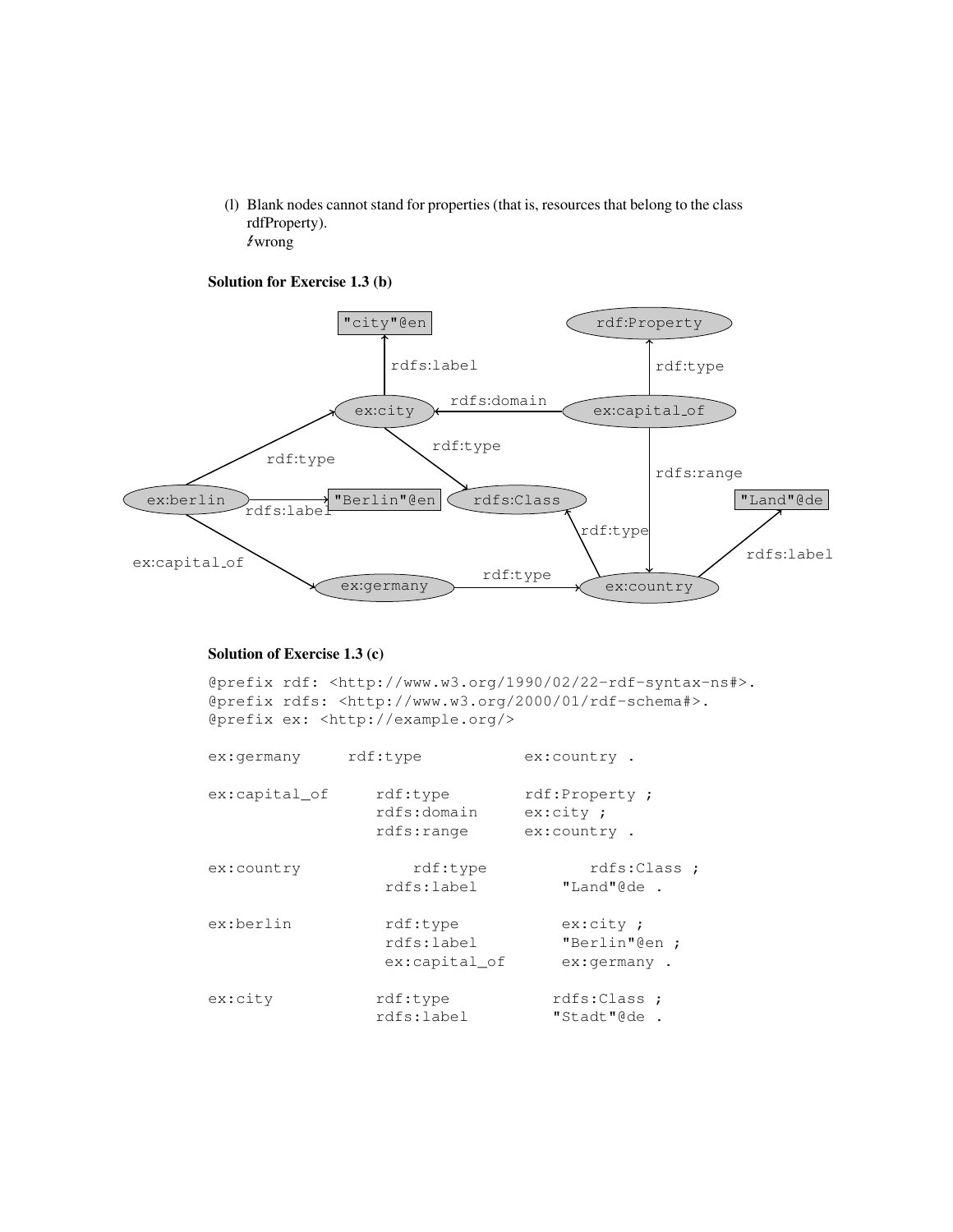#### Solution of Exercise 1.4

```
<rdf:RDF
 xmlns:rdf="http://www.w3.org/1999/02/22-rdf-syntax-ns#"
 xmlns:rdfs="http://www.w3.org/2000/01/rdf-schema#"
 xmlns:ex="http://example.org/">
<rdf:Description rdf:about="http://example.org/ThaiCurry">
  <ex:thaiDishBasedOn
rdf:resource="http://example.org/CoconutMilk"/>
</rdf:Description>
<rdf:Description rdf:about="http://example.org/Sebastian">
  <rdf:type rdf:resource="http://example.org/AllergicToNuts"/>
  <ex:isst rdf:resource="http://example.org/ThaiCurry"/>
</rdf:Description>
<rdf:Description rdf:about="http://example.org/AllergicToNuts">
  <rdfs:subClassOf rdf:resource="http://example.org/Pitiable"/>
</rdf:Description>
<rdf:Description
rdf:about="http://example.org/thaiDishBasedOn">
  <rdfs:subPropertyOf rdf:resource="http://example.org/hasIngredient"/>
 <rdfs:domain rdf:resource="http://example.org/Thai"/>
  <rdfs:range rdf:resource="http://example.org/Nutty"/>
</rdf:Description>
<rdf:Description rdf:about="http://example.org/hasIngredient">
  <rdf:type rdf:resource=
    "http://www.w3.org/2000/01/rdf-schema#ContainerMembershipProperty"/>
</rdf:Description>
```
 $\langle$ rdf:RDF>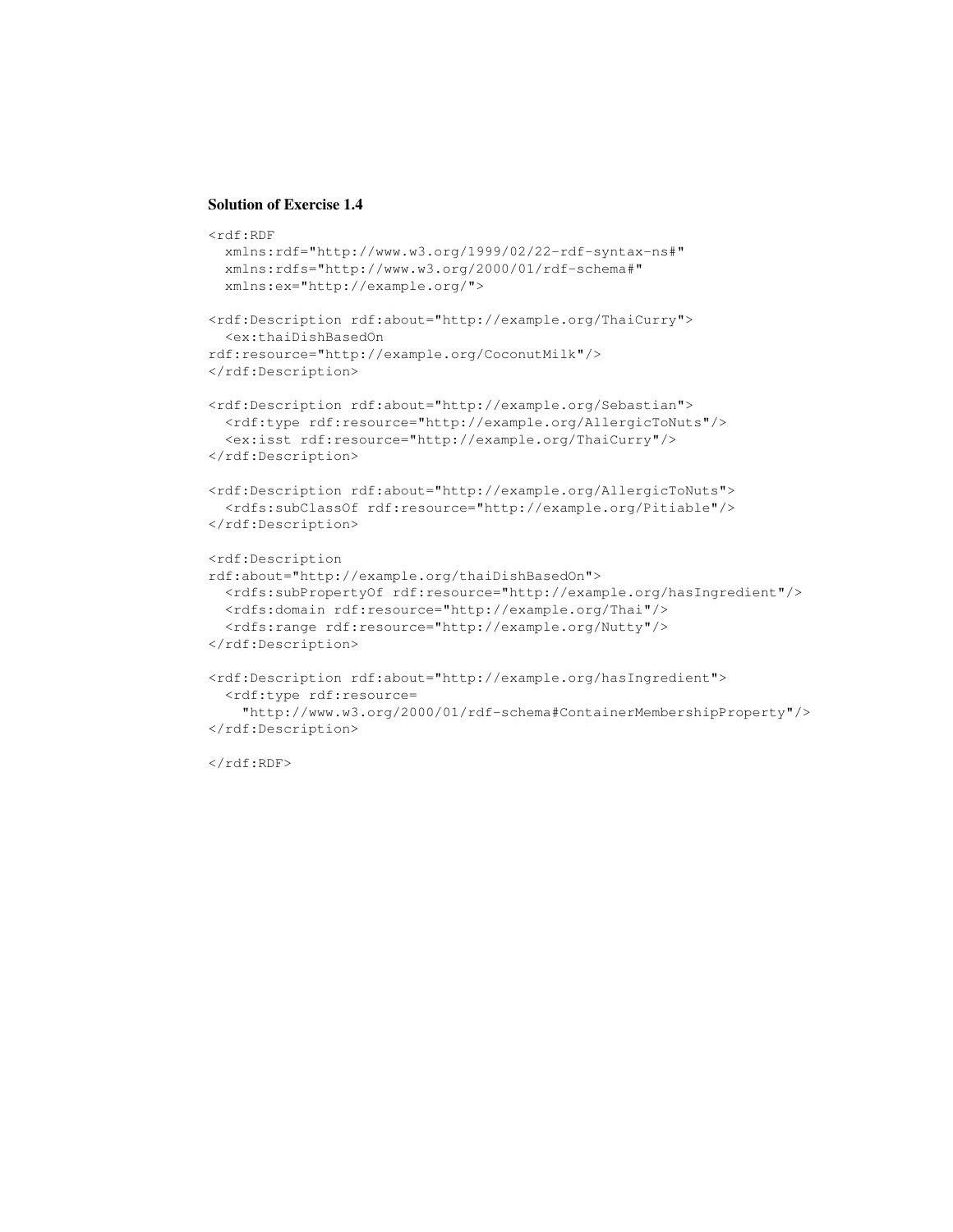# Solution for Exercise 1.6

(a): Romeo thought that Julia was dead.



(b): John believes that Mary wants to marry hime.



(c): The dwarf noticed that somebody had been eating from his plate.



#### Solution for Exercise 1.7 (b), (c), and (e): cannot be modeled in RDF(S).

```
@prefix rdf: <http://www.w3.org/1990/02/22-rdf-syntax-ns#> .
@prefix rdfs: <http://www.w3.org/2000/01/rdf-schema#> .
@prefix ex: <http://example.org/> .
```
• Every pizza is a meal.

ex:Pizza rdfs:subClassOf ex:Meal.